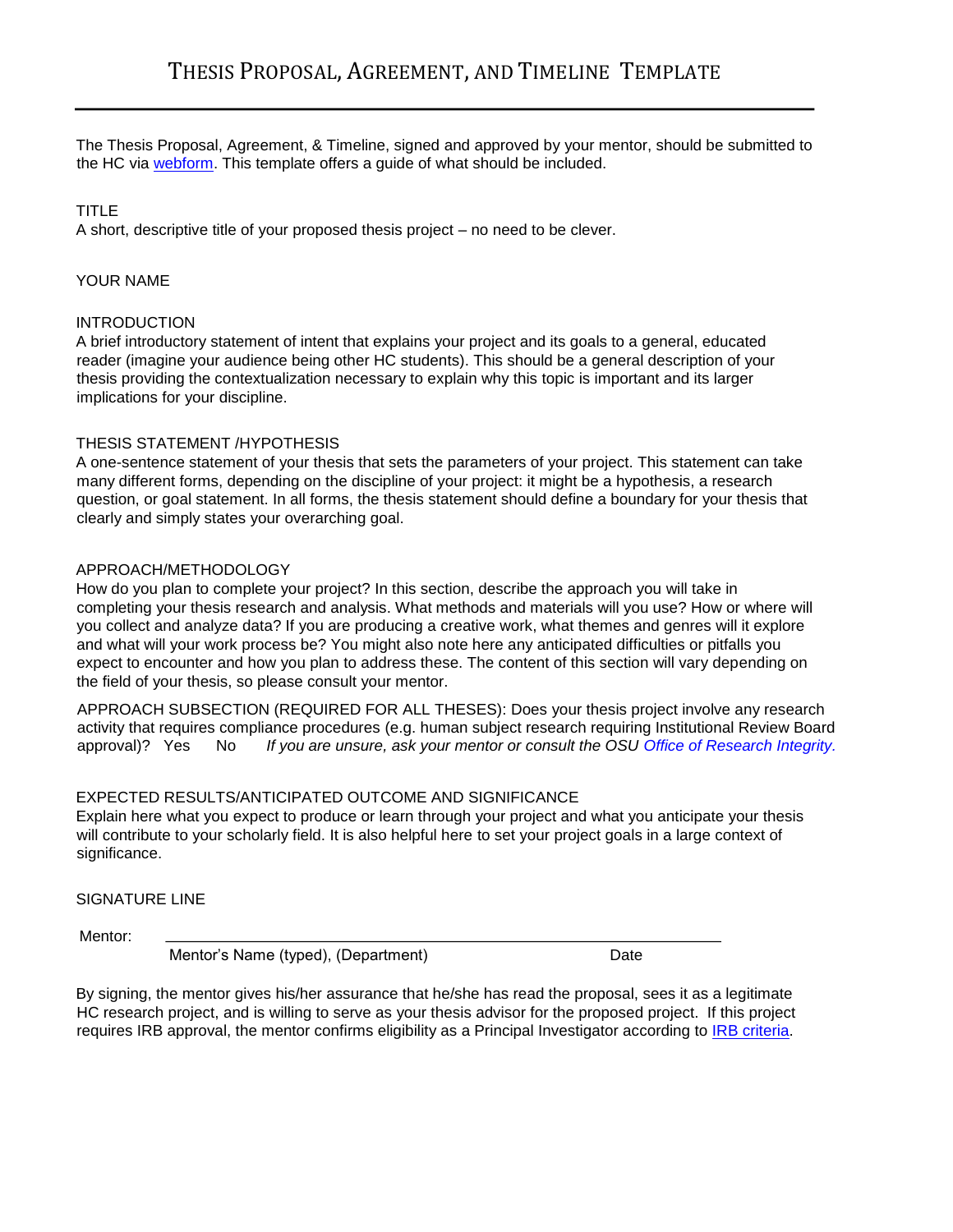### **Student Responsibilities**

- Work hours each week per research credit in course. Students typically work 3-5 hours each week per graded research credit in the discipline of their mentor. (i.e. 2 credits of BB 403 is equivalent to 6-10 hours per week)
- Maintain a notebook/journal/lab record to verify accomplishments, protocols, problems, questions, dates and number of hours worked and results.
- Mid-way through the research, student will select committee members (the committee will include the mentor, and two others) to review the thesis. Selection of committee members is in consultation with and approved by the thesis mentor.
- Submit a final draft copy of the thesis to their thesis committee no later than ten business days prior to their scheduled thesis defense date
- Present their thesis in front of their thesis committee, discuss and defend their thesis by answering questions about their research and related topics such as theoretical background, rationale, results, experimental design and overall significance
- Revise and/or edit for submission to the Honors College and the OSU ScholarsArchive no later than Friday of week 10 of their graduation term

Student:

Student's Name (typed), The Contract of the Date Date

By signing, the student gives his/her assurance that he/she agrees to the 'Student Responsibilities' outlined for the proposed project.

# **Mentor Responsibilities**

- Provide guidance on the development and direction of the research project. The project, including background reading and real-time research, should take about 180-300 total hours (6 credits at 3-5 hours per credit).
- Explain and demonstrate how records should to be kept, including notebooks or data organization and storage.
- Identify the publishing or style guide to be used for the thesis:
	- o Typical examples are APA, Harvard, IEEE, MLA, etc.
- Recommend a secondary person for the student to utilize in case of questions:
- Assist in preparing and reviewing:
	- o project timeline
	- o project reference materials
	- $\circ$  drafts of the written thesis
- Assist in selecting and approving fellow committee members.
- Provide grade for research credits in terms student enrolls.
- Provide guidance as the student designs the poster and prepares for the thesis defense.
- Chair the student's thesis defense.

#### Mentor:

Mentor's Name (typed or signed), (Department) Date

By signing, the mentor gives his/her assurance that he/she agrees to the 'Mentor Responsibilities' outlined for the proposed project.